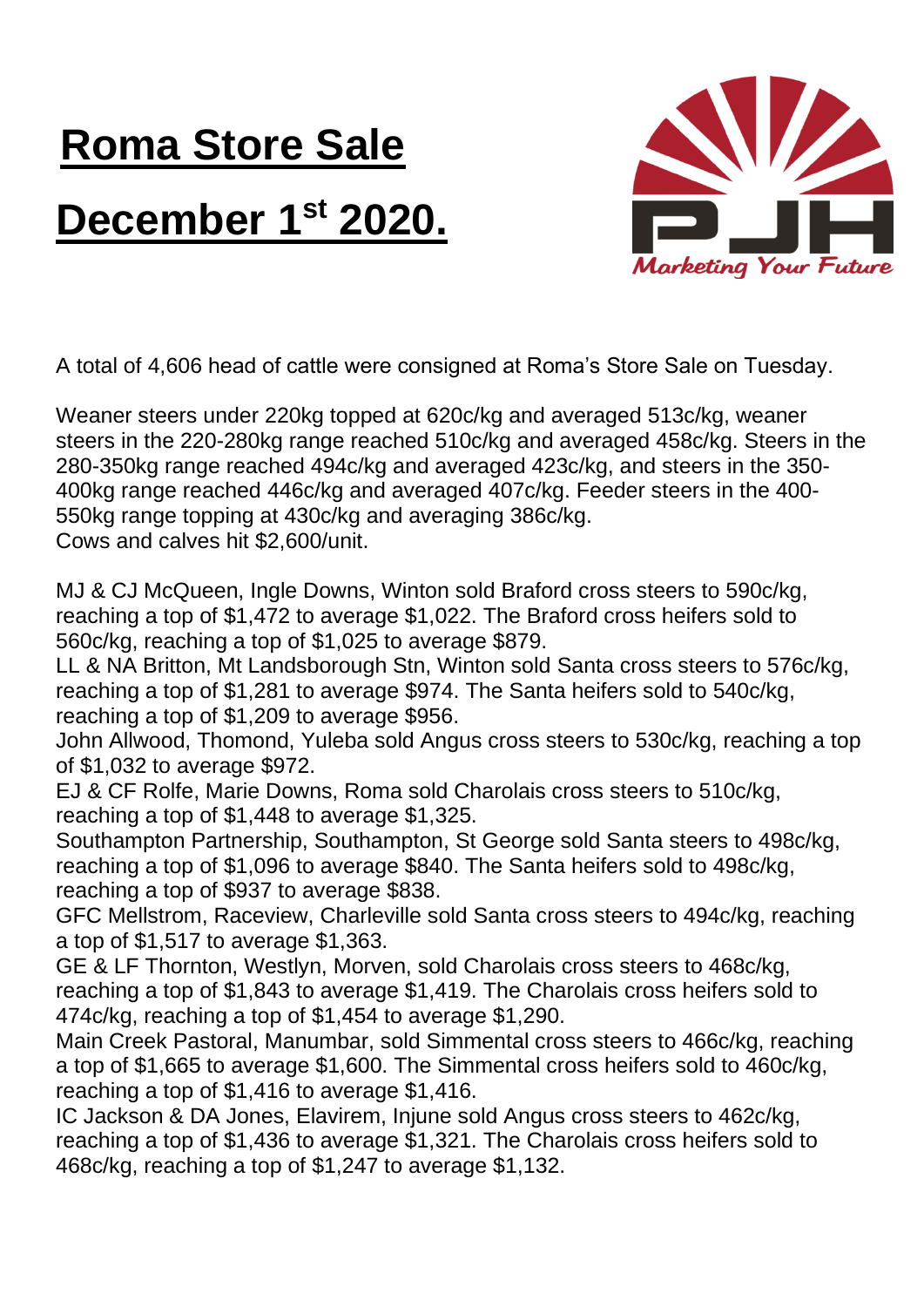Nicky Smith & CA Lasker, Koroit, Stonehenge sold Droughtmaster cross steers to 450c/kg, reaching a top of \$2,018 to average \$1,747. The Droughtmaster cows sold to 292c/kg, reaching a top of \$1,618 to average \$1,521. Ray W Thomas, Burrenbah, Mungindi, sold Santa cross steers to 446c/kg, a top of \$1,958 to average \$1,732.

**Marketing Your Future** 

C A Warrian, Roma sold Charolais steers to 424c/kg, reaching a top of \$1,809 to average \$1,805.

Tacanta Pty Ltd, Cottesmore, Quilpie sold Droughtmaster cross steers to 405c/kg, reaching a top of \$1,996 to average \$1,522. The Droughtmaster cross cows sold for 287c/kg, reaching a top of \$1,619 to average \$1,420.

Heifers under 220kg topped at 560c/kg and averaged 478c/kg, while heifers in the 220-280kg range topped at 516c/kg and averaged 418c/kg. Heifers in the 280- 350kg range topped at 478c/kg, averaging 383c/kg. Heifers in the 350-450kg range topped at 440c/kg, averaging 352c/kg.

Ogg & Co, Ayrshire Downs, Winton sold Santa cross heifers to 540c/kg, reaching a top of \$1,764 to average \$1,304.

JC & GM Worsfold, Oakwells, Injune sold Charolais cross heifers to 526c/kg, reaching a top of \$1,181 to average \$1,110.

William & Tessa Clemesha, Weonia, Bollon, sold Charolais cross heifers to 516c/kg, reaching a top of \$1,684 to average \$1,416.

Ularunda Grazing, Ularunda, Morven sold Brahman Cross heifers to 337c/kg, reaching a top of \$1,532 to average \$1,469.

Cows in the 300-400kg range reached 280c/kg and averaged 227c/kg, while cows in the 400kg-500kg range reached 350c/kg and averaged 276c/kg. Cows over 500kg topped at 292c/kg, averaging 275c/kg.

## *Next week PJH sell 4 th position*